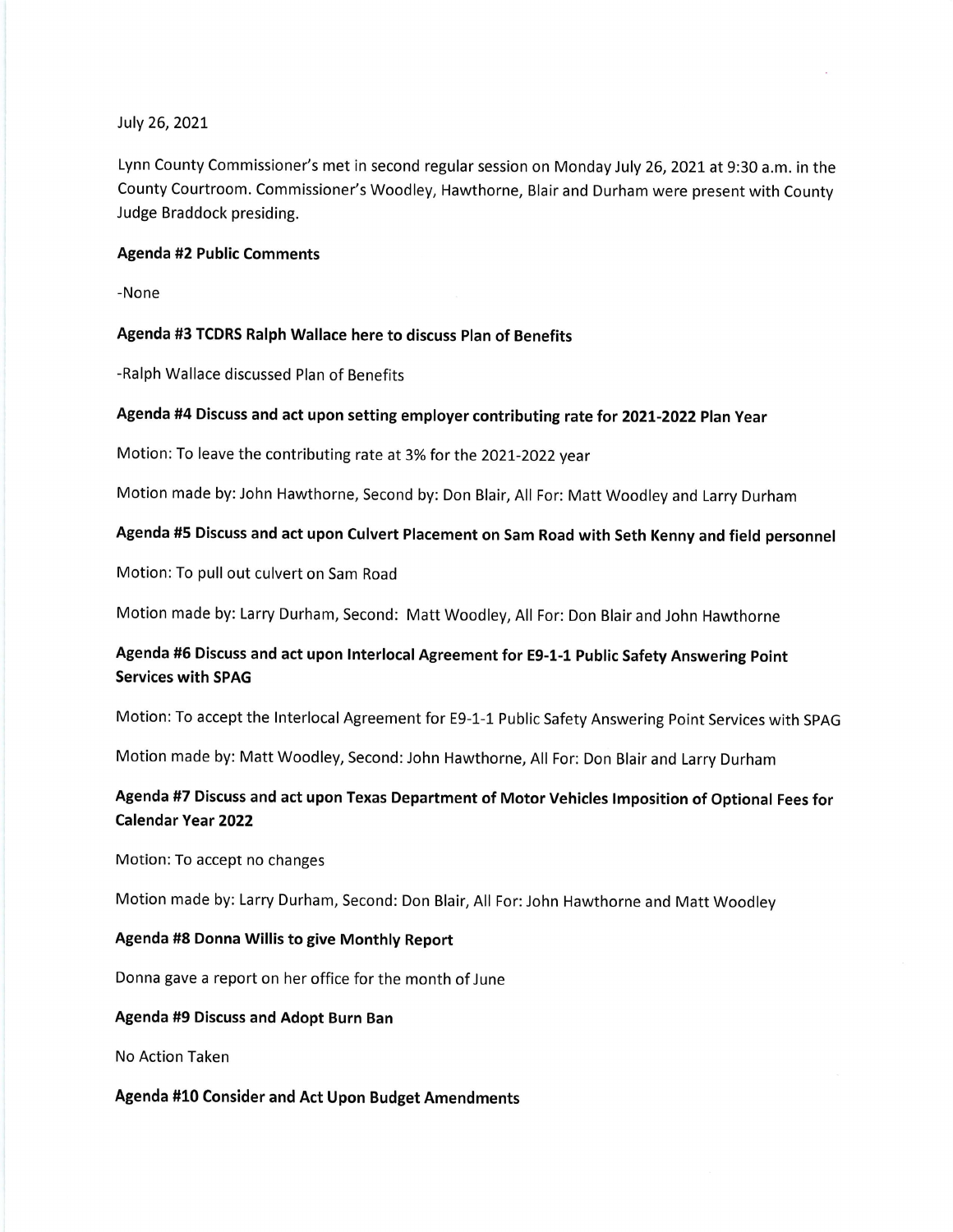No Budget Amendments

#### Agenda #11 Approve County Finance Report

No Finance Report

### Agenda #12 Approve Bonds

Motion: To approve Bond for Elizabeth Tew

Motion made by: Matt Woodley, Second: John Hawthorne, All For: Don Blair and Larry Durham

## Agenda #13 Sheriff's Office to give report

Hester gave a report on the Sheriff's Office

## Agenda #14 Approve and pay claim and payrol! against the County

Motion: To accept and pay claims and payroll against the County

Motion made by: Larry Durham, Second: John Hawthorne, All For: Don Blair and Matt Woodley

# Addition #1 Discuss and act upon designating the Chief Appraiser to certify the No New Tax Revenue Rate, Voter Approval Rate and De Minimis Rate

Motion: To designate Chief Appraiser to certify the No New Tax Revenue Rate, Voter Approval Rate and De Minimis Rate.

Motion made by: Matt Woodley, Second: Don Blair, All For: John Hawthorne and Larry Durham

## Addition #2 Discuss and act upon Resolution concerning LGC Tax Code Section 5.06 (b)

Motion: To accept a Resolution disapproving Lynn County Appraisal District budget

Motion made by: John Hawthorne, Second: Larry Durham, All For: Matt Woodley and Don Blair

### Addition #3 Budget Work Session

Commissioner's discussed the budget for year 2O2t-2022.

Agenda #15 Discuss any other items pertaining to County Business or public comments; for information purpose only, no action may be taken on these items except to schedule them for future agenda

-No Comments

## Agenda #16 Adjourn or recess meeting

Motion: To adjourn at 12:05 p.m.